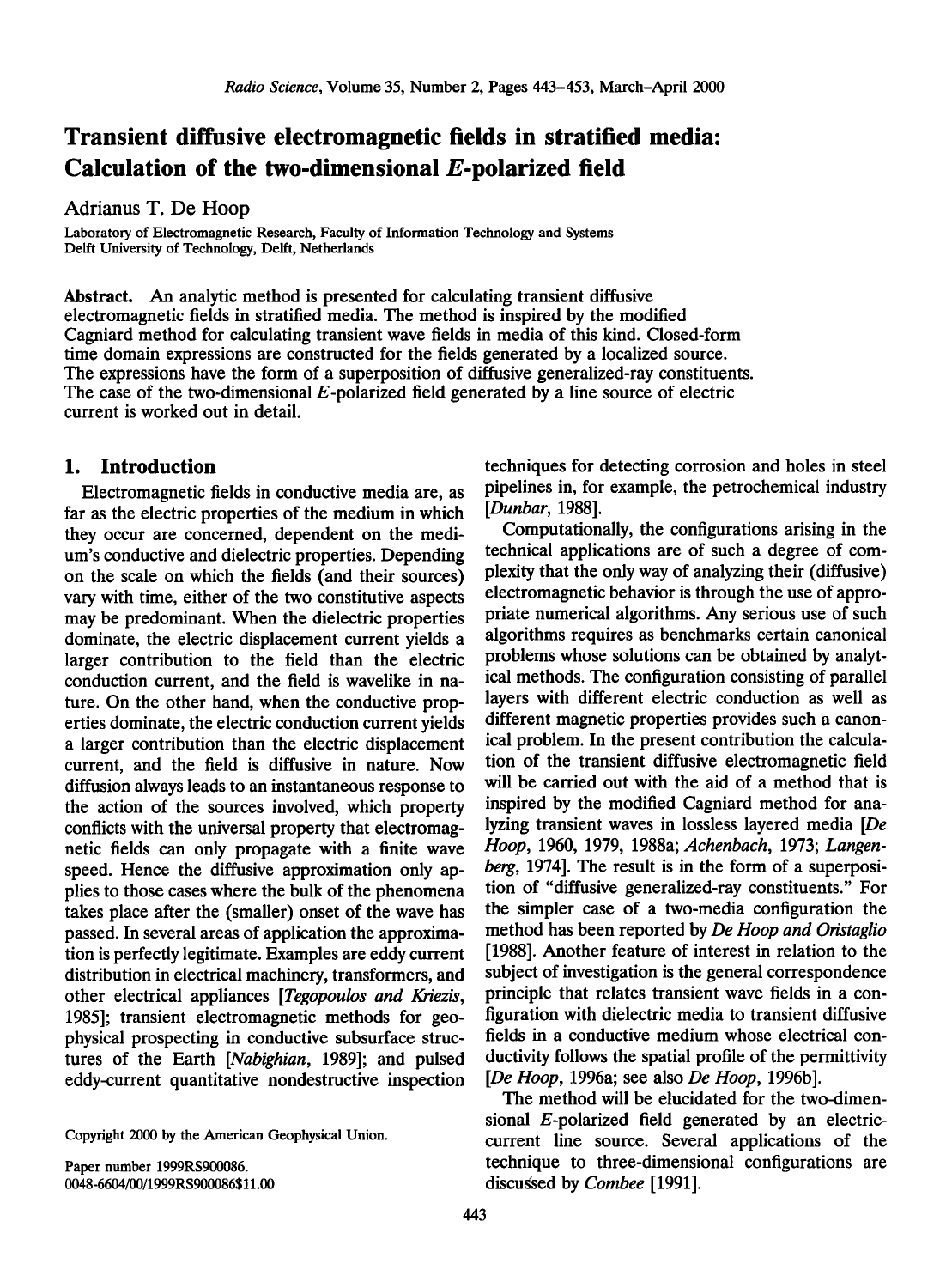

**Figure 1. Layered-medium configuration.** 

### **2. Formulation of the Problem**

**The configuration in which the transient diffusive electromagnetic fidds are analyzed consists of a finite number of parallel layers in between two half-spaces. Position in the configuration is specified by the coor**dinates  $\{x, y, z\}$  with respect to an orthogonal, Cartesian reference frame with the origin  $\mathbf 0$  and the three mutually perpendicular base vectors  $\{i_{r}, i_{v}, i_{z}\}$ **of unit length each. In the indicated order, the base vectors form a right-handed system. In accordance with geophysical convention, the z axis is taken along the "vertical," with z increasing in the downward direction, while the planes parallel to the x, y plane are denoted as "horizontal." The position vector is**   $\mathbf{r} = x\mathbf{i}_x + y\mathbf{i}_y + z\mathbf{i}_z$ . The time coordinate is t. The vectorial spatial differentiation operator is  $\nabla$  =  $\mathbf{i}_x \partial_x + \mathbf{i}_y \partial_y + \mathbf{i}_z \partial_z$ ; differentiation with respect to time is denoted by  $\partial_t$ .

The upper half-space occupies the domain  $\mathfrak{D}_1$  =  ${\rm tr} \in \Re^3$ ,  $-\infty < z < z_1$ , the  $N-2$  layers occupy the domains  $\mathfrak{D}_n = \{r \in \mathfrak{R}^3, z_{n-1} < z < z_n\}$ , with  $n = 2, \dots, N - 1$ , and the lower half-space occupies the domain  $\mathcal{D}_N = \{ \mathbf{r} \in \mathcal{R}^3, z_{N-1} < z < \infty \}$  (Figure 1). The electromagnetic constitutive properties of  $\mathfrak{D}_n$ are characterized by the electrical conductivity  $\sigma_n$ and the magnetic permeability  $\mu_n$ .

The electromagnetic field quantities in  $\mathfrak{D}_n$  are the electric field strength  $E_n$  and the magnetic field strength  $H_n$ . The electromagnetic source quantities in  $\mathfrak{D}_n$  are the volume density of electric current  $J_n$  and the volume density of magnetic current  $K_n$ . The **source and field quantities satisfy the diffusive electromagnetic field equations** 

$$
\nabla \times \mathbf{H}_n - \sigma_n \mathbf{E}_n = \mathbf{J}_n \qquad \mathbf{r} \in \mathfrak{D}_n, \tag{1}
$$

$$
\nabla \times \mathbf{E}_n + \mu_n \partial_t \mathbf{H}_n = -\mathbf{K}_n \qquad \mathbf{r} \in \mathfrak{D}_n. \tag{2}
$$

**Across source-free interfaces between the different subdomains the tangential components of E and H should be continuous, and hence** 

$$
\lim_{z \uparrow z_n} \{E_{x,n}, E_{y,n}, H_{x,n}, H_{y,n}\}\
$$
\n
$$
= \lim_{z \downarrow z_n} \{E_{x,n+1}, E_{y,n+1}, H_{x,n+1}, H_{y,n+1}\} \tag{3}
$$
\n
$$
n = 1, \dots, N-1.
$$

**Furthermore, the field should be causally related to the action of its sources.** 

**The configuration is time invariant as well as spatially shift invariant in the x, y directions. These invariances are fundamental to the method of solution employed since they allow for the adequate use of the relevant time Laplace and spatial Fourier transformations.** 

## **3. Transform Domain Expressions for the Two-Dimensional E-Polarized Field Components Generated by an Electric-Current Line Source**

**In this section, the modified Cagniard method for diffusive electromagnetic fields will be illustrated for**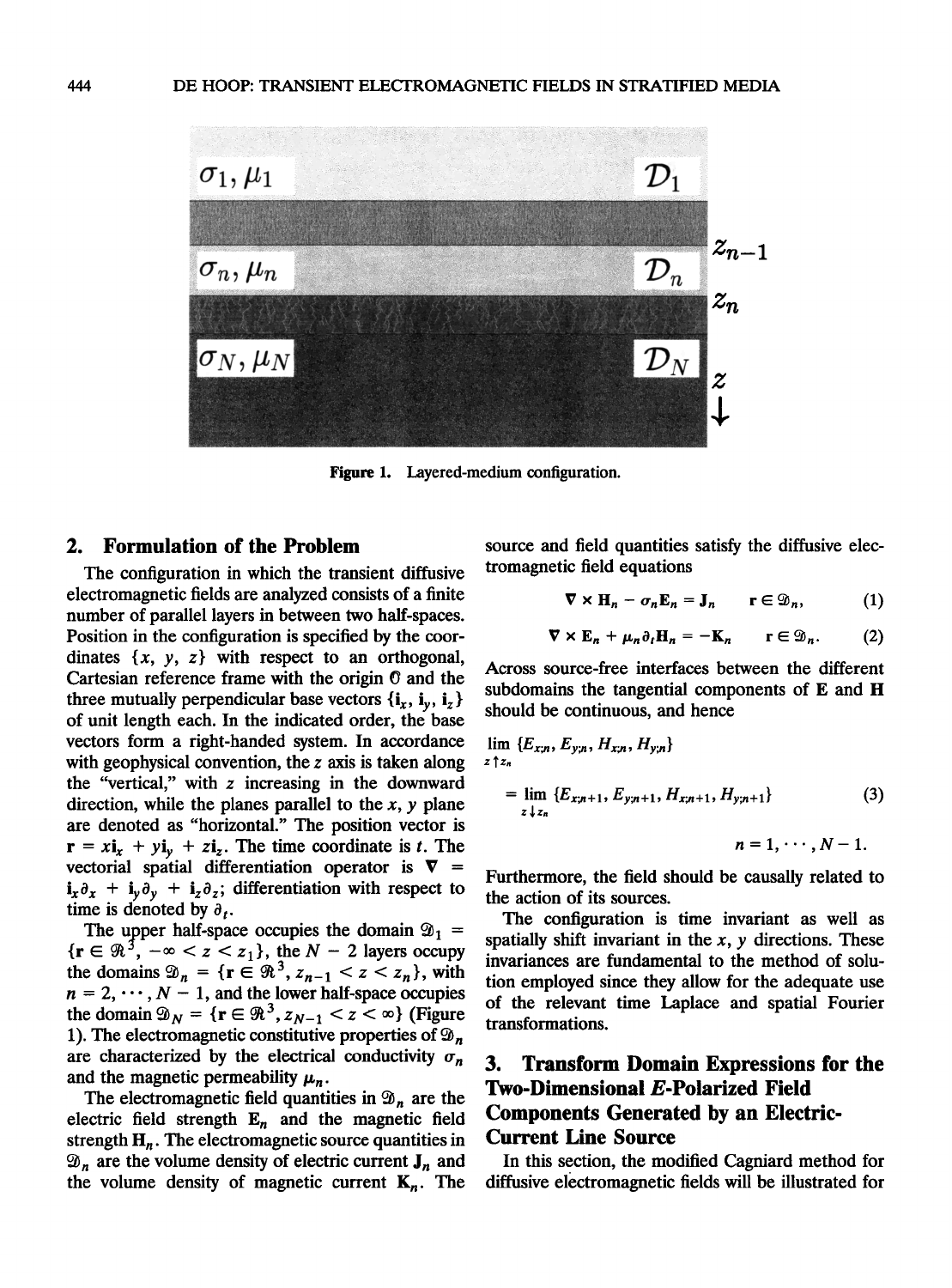**the case of a two-dimensional E-polarized field that is generated by a line source of electric current located**  at the interface  $\{z = z_s\}$ , where  $z_s \in \{z_1, \dots, z_s\}$  $z_{N-1}$ . The volume source density of the line source **of electric current is taken as** 

$$
\mathbf{J} = I_{S}(t)\delta(x, z - z_{S})\mathbf{i}_{y}, \tag{4}
$$

where  $I_S = I_S(t)$  is the "source signature" and  $\delta(x, t)$  $z - z_s$ ) is the two-dimensional Dirac distribution **operative at**  $\{x = 0, z = z_s\}$ . The field is then **independent of y. Its nonvanishing field components satisfy the field equations (see equations (1) and (2)) (note that we have taken the line source to be located at an interface)** 

$$
\partial_z H_{x;n} - \partial_x H_{z;n} - \sigma_n E_{y;n} = 0 \qquad \mathbf{r} \in \mathfrak{D}_n,\qquad(5)
$$

$$
\partial_x E_{y;n} + \mu_n \partial_t H_{z;n} = 0 \qquad \mathbf{r} \in \mathfrak{D}_n, \tag{6}
$$

$$
-\partial_z E_{y;n} + \mu_n \partial_t H_{x;n} = 0 \qquad \mathbf{r} \in \mathfrak{D}_n, \tag{7}
$$

$$
n=1,\cdots,N,
$$

**and the interface boundary and excitation conditions (see equation (3))** 

$$
\lim_{z \downarrow z_n} E_{y;n+1} - \lim_{z \uparrow z_n} E_{y;n} = 0, \tag{8}
$$

 $\lim_{z \to z_n} H_{x;n+1} - \lim_{z \to z_n} H_{x;n} = I_S(t) \delta(x) \delta_{n,S},$  (9) **zSz• ztz•** 

$$
n=1,\cdots,N-1,
$$

where  $\delta_{n, S}$  is the Kronecker symbol:  $\delta_{n, S} = 1$  for  $n =$ S, and  $\delta_{n,S} = 0$  for  $n \neq S$ .

**First, a one-sided, causal, time Laplace transformation of the type** 

$$
\hat{E}_{y;n}(x, z, s) = \int_{t=0}^{\infty} \exp(-st) E_{y;n}(x, z, t) dt \quad (10)
$$

**is carried out, in which the transform parameter s is taken to be real-valued and positive (which, according to Lerch's theorem [Widder, 1946] is sufficient for the uniqueness of the mathematical interrelation between a causal time function and its complex fre**quency  $(s<sub>-</sub>)$  domain counterpart) and  $t = 0$  is taken **as the instant at which the source is switched on in a**  configuration with zero initial field. Then,  $\hat{\theta}_t = s$ . **Next, for the complex frequency domain field components, scaled horizontal spatial Fourier representations of the type** 

$$
\hat{E}_{y;n}(x,z,s) = \frac{s^{1/2}}{2\pi} \int_{\alpha=-\infty}^{\infty} \exp(-js^{1/2}\alpha x) \tilde{E}_{y;n}(j\alpha,z,s) d\alpha
$$
\n(11)

are used, in which  $s^{1/2}\alpha$  is the (real-valued) trans**form parameter and j is the imaginary unit. With this,**   $\tilde{\theta}_x = -j s^{1/2} \alpha$ . Using representations of this type in **the source-free diffusive Maxwell equations, it is**  found that in each of the subdomains  $\mathfrak{D}_n$  of the **configuration the field can be decomposed into a "downdiffusing" and an "updiffusing" constituent. For the electric field strength these constituents are written as** 

$$
\tilde{E}_{y;n} = \tilde{E}_{y;n}^+ + \tilde{E}_{y;n}^-,\tag{12}
$$

**with the downdiffusing constituent** 

$$
\tilde{E}_{y;n}^{+} = \tilde{A}_{n}^{+} \exp\left[-s^{1/2} \gamma_{n} (z - z_{n-1})\right]
$$
 (13)

 $z_{n-1} < z < z_n$ ,

**and the updiffusing constituent** 

$$
\tilde{E}_{y;n} = \tilde{A}_n^- \exp\left[-s^{1/2}\gamma_n(z_n - z)\right] \tag{14}
$$

$$
z_{n-1} < z < z_n.
$$

In these expressions,  $\tilde{A}_n^+$  and  $\tilde{A}_n^-$  are the "ampli**tudes" of the constituents as they originate at the**  interfaces  $\{z = z_{n-1}\}\$  and  $\{z = z_n\}\$  of  $\mathfrak{D}_n$ , respectively, and  $\gamma_n = \gamma_n(i\alpha)$  is the "vertical diffusive **propagator," given by** 

$$
\gamma_n = (D_n^{-1} + \alpha^2)^{1/2}, \qquad (15)
$$

**where** 

$$
D_n = (\sigma_n \mu_n)^{-1} \tag{16}
$$

**is the electrical diffusion coefficient of the medium in**   $\mathfrak{D}_n$ . The corresponding horizontal magnetic field **components follow as** 

$$
\tilde{H}_{x;n} = \tilde{H}_{x;n}^+ + \tilde{H}_{x;n}^-,\tag{17}
$$

**with** 

 $\tilde{H}_{x,n}^{\pm} = \pm s^{-1/2} \tilde{Y}_n \tilde{E}_{y,n}^{\pm} \qquad z_{n-1} < z < z_n,$  (18)

**in which** 

$$
\tilde{Y}_n = \tilde{Y}_n(j\alpha) = \gamma_n(j\alpha)/\mu_n. \tag{19}
$$

**The Vertical components follow as**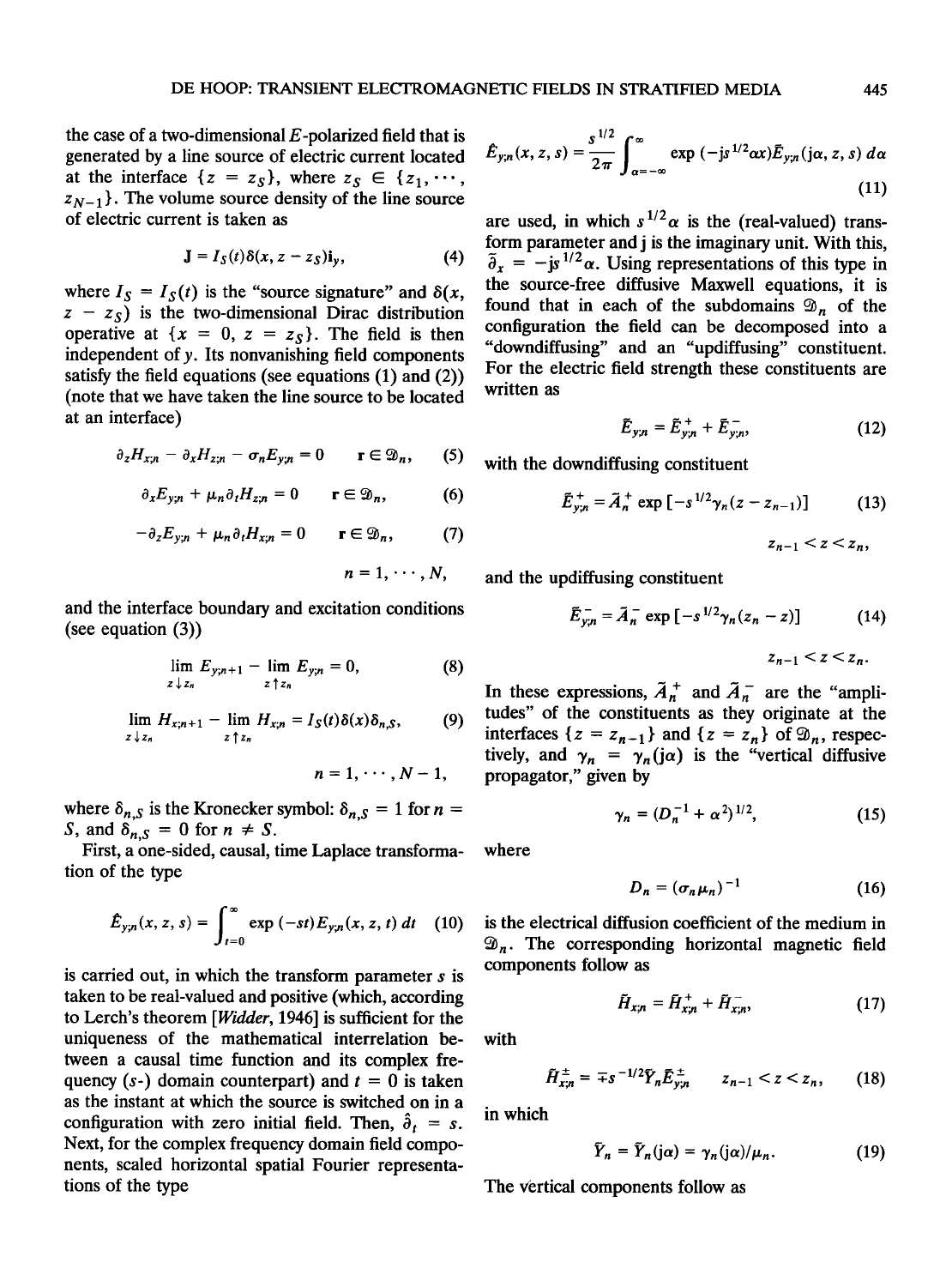

**Figure 2.** Boundary conditions at source-free interface  $\{z = z_n \neq z_S\}$ .

$$
\tilde{H}_{z;n} = \tilde{H}_{z;n}^+ + \tilde{H}_{z;n}^-,\tag{20}
$$

**with** 

$$
\tilde{H}_{z;n}^{\pm} = s^{-1/2} (j\alpha/\mu_n) \tilde{E}_{y;n}^{\pm} \qquad z_{n-1} < z < z_n. \tag{21}
$$

Causality requires that the field be bounded as  $z \rightarrow$  $-\infty$  and  $z \to \infty$ , with the consequence that  $A_1^{\dagger} = 0$ and  $\tilde{A}_N = 0$ .

**Substitution of (12)-(14) and (17) and (18) in the interface boundary and excitation conditions (8)-(9) leads to the system of equations (Figures 2 and 3)** 

$$
\tilde{A}_{n+1}^{+} + \tilde{A}_{n+1}^{-} \exp(-s^{1/2} \gamma_{n+1} d_{n+1})
$$
  
=  $\tilde{A}_{n}^{+} \exp(-s^{1/2} \gamma_{n} d_{n}) + \tilde{A}_{n}^{-},$  (22)

$$
-\tilde{Y}_{n+1}\tilde{A}_{n+1}^{+} + \tilde{Y}_{n+1}\tilde{A}_{n+1}^{-} \exp(-s^{1/2}\gamma_{n+1}d_{n+1})
$$
  
=  $s^{1/2}\hat{I}_{S}\delta_{n,S} - \tilde{Y}_{n}\tilde{A}_{n}^{+} \exp(-s^{1/2}\gamma_{n}d_{n}) + \tilde{Y}_{n}\tilde{A}_{n}^{-},$  (23)  

$$
n = 1, \cdots, N-1,
$$

**in which** 

$$
d_n = z_{n+1} - z_n \qquad n = 2, \cdots, N-1 \qquad (24)
$$

is the thickness of the layer occupying the domain  $\mathfrak{D}_n$ **Solving (22) and (23) for**  $A_n^-$  **and**  $A_{n+1}^-$  **(i.e., for the amplitudes of the constituents diffusing away from**  the interface  $\{z = z_n\}$ , we obtain



**Figure 3.** Excitation conditions at interface  $\{z = z_s\}$  containing a source (starting value of iterative **solution).**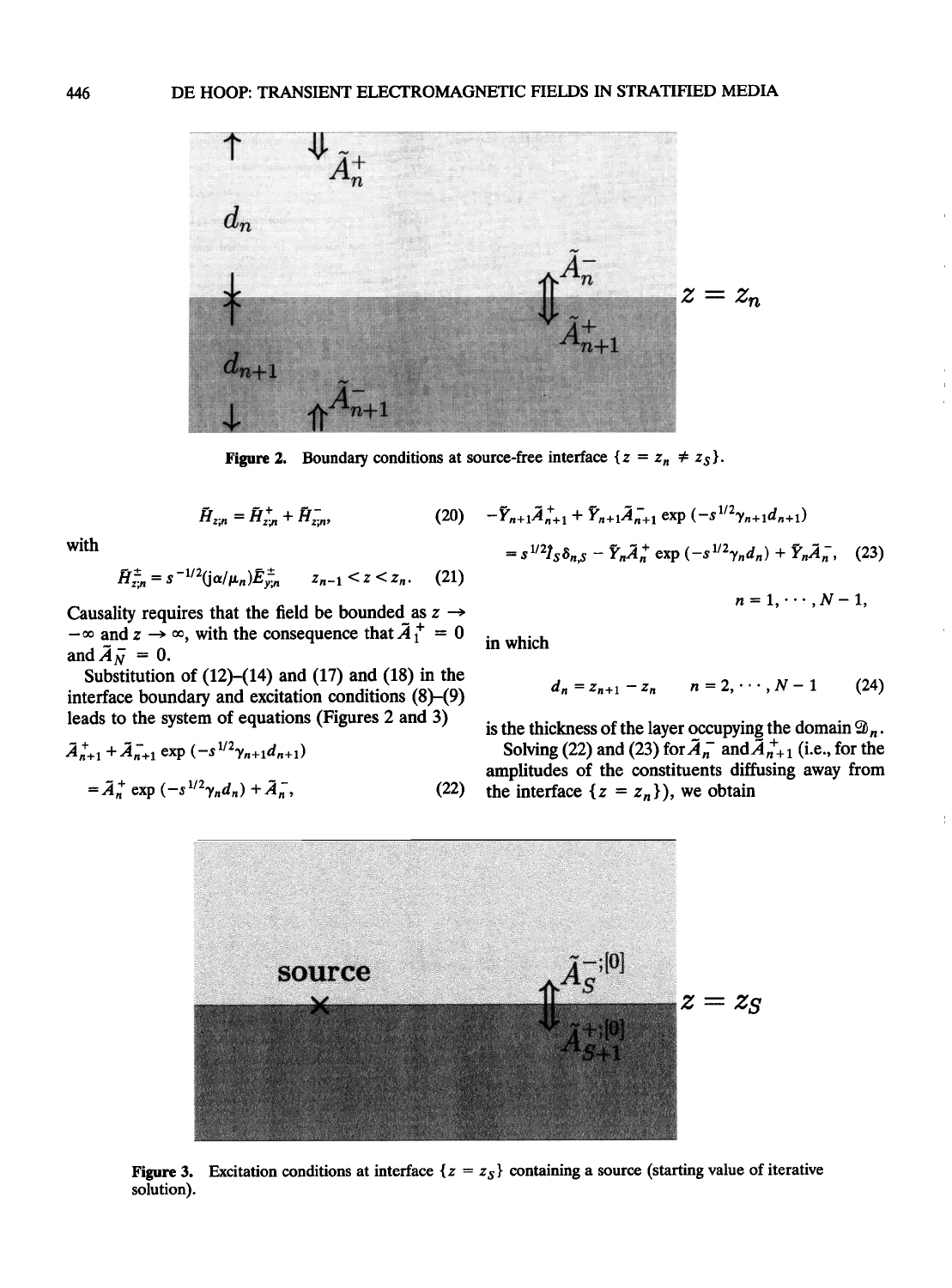$$
\tilde{A}_n^- = -\frac{s^{1/2}\hat{I}_S}{\bar{Y}_n + \bar{Y}_{n+1}} \delta_{n,S} + \tilde{S}_n^{-, +} \tilde{A}_n^+ \exp(-s^{1/2}\gamma_n d_n) + \tilde{S}_n^{-, -} \tilde{A}_{n+1}^- \exp(-s^{1/2}\gamma_{n+1} d_{n+1}),
$$
\n(25)

$$
\tilde{A}_{n+1}^{+} = -\frac{s^{1/2} \tilde{I}_{S}}{\tilde{Y}_{n} + \tilde{Y}_{n+1}} \delta_{n,S} + \tilde{S}_{n}^{+,+} \tilde{A}_{n}^{+} \exp(-s^{1/2} \gamma_{n} d_{n})
$$

$$
+ \tilde{S}_{n}^{+,+} \tilde{A}_{n+1}^{-} \exp(-s^{1/2} \gamma_{n+1} d_{n+1}) \qquad (26)
$$

$$
n = 1, \cdots, N - 1,
$$

**in which** 

$$
\tilde{S}_{n}^{-,+} = \frac{\tilde{Y}_{n} - \tilde{Y}_{n+1}}{\tilde{Y}_{n} + \tilde{Y}_{n+1}}, \qquad \tilde{S}_{n}^{-,-} = \frac{2\tilde{Y}_{n+1}}{\tilde{Y}_{n} + \tilde{Y}_{n+1}},
$$
\n
$$
\tilde{S}_{n}^{+,+} = \frac{2\tilde{Y}_{n}}{\tilde{Y}_{n} + \tilde{Y}_{n+1}}, \qquad \tilde{S}_{n}^{+,-} = \frac{\tilde{Y}_{n+1} - \tilde{Y}_{n}}{\tilde{Y}_{n} + \tilde{Y}_{n+1}},
$$
\n(27)

**are the scattering coefficients (reflection and trans**mission coefficients) of the interface  $\{z = z_n\}$  in between  $\mathcal{D}_n$  and  $\mathcal{D}_{n+1}$ .

**To generate the diffusive equivalents of the generalized ray constituents, (25) and (26) are employed iteratively according to the scheme** 

$$
\bar{A}_{n}^{-:[i]} = \bar{S}_{n}^{-, +} \bar{A}_{n}^{+[i-1]} \exp(-s^{1/2} \gamma_{n} d_{n}) + \bar{S}_{n}^{-, -} \bar{A}_{n+1}^{-:[i-1]} \exp(-s^{1/2} \gamma_{n+1} d_{n+1}),
$$
\n(28)

$$
\tilde{A}_{n+1}^{+, [i]} = \tilde{S}_n^{+,+} \tilde{A}_n^{+, [i-1]} \exp(-s^{1/2} \gamma_n d_n) \n+ \tilde{S}_n^{+,-} \tilde{A}_{n+1}^{-, [i-1]} \exp(-s^{1/2} \gamma_{n+1} d_{n+1}),
$$
\n(29)

$$
i=1, 2, 3, \cdots; n=1, \cdots, N-1,
$$

**starting from** 

$$
\tilde{A}_n^{-;[0]} = -\frac{s^{1/2}I_S}{\tilde{Y}_n + \tilde{Y}_{n+1}} \delta_{n,S},
$$
 (30)

$$
\tilde{A}_{n+1}^{+;[0]} = -\frac{s^{1/2} \hat{J}_S}{\tilde{Y}_n + \tilde{Y}_{n+1}} \, \delta_{n,S},\tag{31}
$$

and keeping  $\tilde{A}_{1}^{+,[i]} = 0$  and  $\tilde{A}_{N}^{-,[i]} = 0$  for all  $i = 0$ , **1, 2, .... This procedure can be proved to be con**vergent. (Note in this respect that s,  $\gamma_n$ , and  $d_n$  are **all real-valued and positive.)** 

Operating in this manner, an expression for  $\bar{E}_{v;n}$  is **obtained in the form of a superposition of "diffusive generalized-ray constituents" (for generalized-ray**  **constituents in wave propagation, see Wiggins and Helmberger [1974] and De Hoop [1988b]) of the type** 

$$
\tilde{E}_{y;n}^{\pm} = \sum_{i=0}^{\infty} \tilde{E}_{y;n}^{\pm; [i]}, \qquad (32)
$$

**with** 

$$
\tilde{E}_{y;n}^{\pm;[i]} = -\frac{s^{1/2} \hat{I}_S}{\tilde{Y}_S + \tilde{Y}_{S+1}} \tilde{\Pi}_n^{\pm;[i]}(j\alpha) \exp\left(-s^{1/2} \sum_{\nu}^{[i]} \pm \gamma_{\nu} h_{\nu}\right),\tag{33}
$$

in which the amplitude factor  $\overline{\Pi}_n^{\pm; [i]}$  arises out of the **application of the iterative procedure of (28)-(31)**  and  $(13)$  and  $(14)$  as the product of  $i$  scattering **(reflection or transmission) coefficients, while the argument of the diffusive propagation factor exp**   $(-s^{1/2} \sum_{\nu}^{\pm}$ ;[*i*]  $\gamma_{\nu}h_{\nu}$ ) arises out of this iterative **procedure as the summation of i contributions of the**  type  $\gamma_{\nu}h_{\nu}$  over the layers that contribute to the *i*th **iterate. Note in this respect that the starting terms of the iterative procedure, given by (30) and (31), contain neither a scattering coefficient nor a propagation factor, while each iteration in (28) and (29) leads to the multiplication of the amplitude factor by one of the interface scattering coefficients as well as to the addition of one term to the summation in the propagation factor.** 

**The corresponding expressions for the magnetic field components are, in view of (18) and (21), of the type** 

$$
\tilde{H}_{x,z;n}^{\pm} = \sum_{i=0}^{\infty} \tilde{H}_{x,z;n}^{\pm;[i]},
$$
 (34)

**with** 

$$
\tilde{H}_{x,n}^{\pm,[i]} = \pm \hat{I}_S \frac{\tilde{Y}_n}{\tilde{Y}_S + \tilde{Y}_{S+1}} \tilde{\Pi}_n^{\pm,[i]}(j\alpha)
$$

$$
\cdot \exp\left(-s^{1/2} \sum_{\nu}^{[i]} \pm \gamma_{\nu} h_{\nu}\right), \tag{35}
$$

$$
\tilde{H}_{z,n}^{\pm,[i]} = -\hat{I}_S \frac{J\alpha/\mu_n}{\tilde{Y}_S + \tilde{Y}_{S+1}} \tilde{\Pi}_n^{\pm,[i]}(j\alpha)
$$

$$
\cdot \exp\left(-s^{1/2} \sum_{\nu}^{[i]} \tilde{\tau}_{\gamma,\mu} \right).
$$
(36)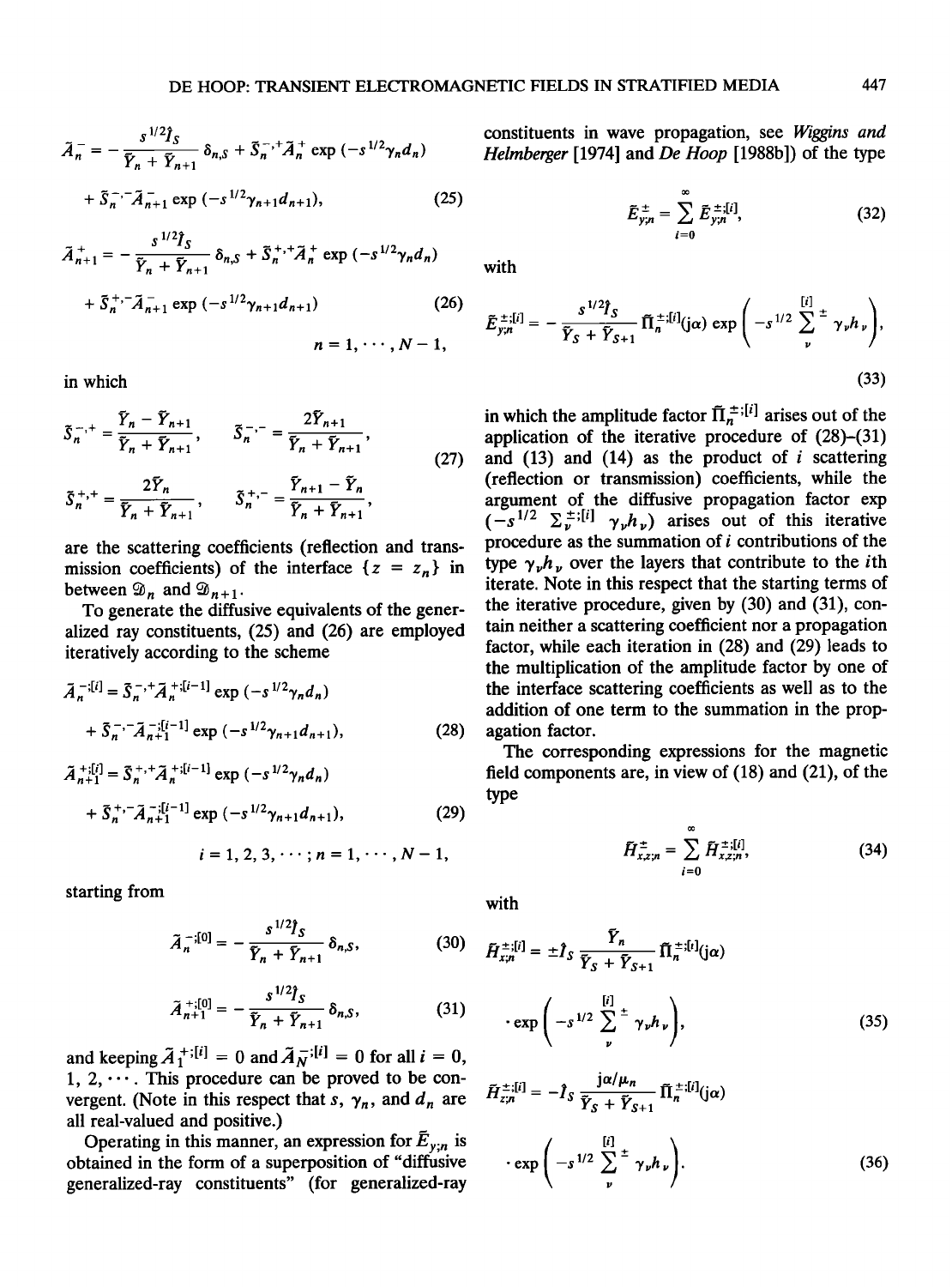**In the next section, the transform domain expressions for the field components will be used to construct their space-time equivalents.** 

### **4. Time Domain Expressions for the Two-Dimensional E-Polarized Field Components**

**The transformation back to the time domain will be carried out with the aid of the modified Cagniard method as developed by the author [De Hoop, 1960;**  De Hoop and Oristaglio, 1988]; this method will be **applied to each diffusive generalized-ray constituent separately. To this end, the complex frequency domain representation of an electric field diffusive generalized-ray constituent is, from (11) and (33),**  omitting the subscript *n* and the superscript  $\pm$ ;[*i*], **and introducing in the spatial Fourier representation**   $p = j\alpha$  as the variable of integration, written as

$$
\hat{w}_E(x, \{h_\nu\}, s) = \frac{s^{1/2} \hat{f}_S(s)}{2\pi j} \int_{p=-j\infty}^{j\infty} \tilde{a}_E(p)
$$
  
 
$$
\cdot \exp\left[-s^{1/2}\left(px + \sum_{\nu} \gamma_{\nu}(p)h_{\nu}\right)\right] dp,
$$
 (37)

**and a magnetic field diffusive generalized-ray constituent as** 

$$
\hat{w}_H(x, \{h_\nu\}, s) = \frac{\hat{I}_S(s)}{2\pi j} \int_{p=-\infty}^{j\infty} \tilde{a}_H(p)
$$

$$
\cdot \exp\left[-s^{1/2}\left(px + \sum_{\nu} \gamma_{\nu}(p)h_{\nu}\right)\right] dp,
$$
(38)

**in which (see equation (15))** 

$$
\gamma_n(p) = (D_n^{-1} - p^2)^{1/2}.
$$
 (39)

**In the further application of our method we need the asymptotic relations** 

 $\tilde{a}_E(p) = O(p^{-1})$   $|p| \rightarrow \infty$  (40)

$$
\tilde{a}_H(p) = O(1) \qquad |p| \to \infty, \tag{41}
$$

**which follow from (33), (35), and (36). Starting from (37) and (38), the integrands are continued analytically into the complex p plane, away from the imaginary p axis, and the integration is carried out along a path (the modified Cagniard path) on which** 

$$
px + \sum_{\nu} \gamma_{\nu}(p)h_{\nu} = \tau, \qquad (42)
$$

with  $\tau$  real-valued and positive. In the continuation, we keep  $Re(\gamma_n) > 0$ , everywhere in the complex p **plane, which implies that branch cuts are introduced**   $\text{along } \{p \in \mathcal{C}; \text{Im}(p) = 0, D_n^{-1/2} < |\text{Re}(p)| < \infty\}.$ **Candidates for the modified Cagniard path are the part of the real p axis in between the branch points p** =  $-\min_{\nu} {\{D_{\nu}^{-1/2}\}}$  and  $p = \min_{\nu} {\{D_{\nu}^{-1/2}\}}$  that are closest to  $p = 0$  and the path  $\{p \in \mathcal{C}; p = p^B\}$ ∪ { $p \in \mathcal{C}$ ;  $p = p^{B*}$ }, where  $p = p^{B}(x, \{h_y\}, \tau)$  is **the complex part of the solution to (42) that is located**  in the upper part of the complex  $p$  plane and that goes to infinity as  $\tau \rightarrow \infty$ ; the asterisk denotes complex conjugate. On the latter part,  $\tau$  varies from its mini**mum value T<sub>B</sub> to**  $\infty$ **, where**  $\tau = T_B$  **is to be solved from the relations** 

$$
x - p \sum_{\nu} \frac{h_{\nu}}{\gamma_{\nu}(p)} = 0, \quad px + \sum_{\nu} \gamma_{\nu}(p)h_{\nu} = T_B, \quad (43)
$$

 $\mathbb{R}^n$  exp  $\left[-s^{1/2}\left(px + \sum_{\nu} \gamma_{\nu}(p)h_{\nu}\right)\right] dp$ , (37) **Furthermore**, the modified Cagniard path must original  $\text{path of}$  integration  $\{p \in \mathcal{C}\}\$ ;  $\text{Re}(p) = 0\}$  through a continuous deformation  $\mathbb{E} \left[ -s^{1/2} \left[ px + \sum_{\nu} \gamma_{\nu}(p)h_{\nu} \right] \right] dp$ , (38) deformation in (37), while in (38) this contribution only vanishes as long as  $\Sigma_{\nu} \gamma_{\nu}(p)h_{\nu} \neq 0$ . In the case **the first one of which follows from (42) upon differ**entiation with respect to p and putting  $\partial_p \tau = 0$ . **Furthermore, the modified Cagniard path must orig**inate from the original path of integration  $\{p \in \mathcal{C}\}\$ ; **without passing singularities of the integrand in order that Cauchy's theorem can be applied. To this end, circular arcs at infinity are to join the two paths. The**  behavior of  $\tilde{a}_E(p)$  (see equation (40)) and  $\tilde{a}_H(p)$ (see equation (41)) as  $|p| \rightarrow \infty$  ensures that in view of **Jordan's lemma the contributions from the joining circular arcs always vanish in the process of path deformation in (37), while in (38) this contribution**   $\sum_{\nu} \gamma_{\nu}(p) h_{\nu} = 0$ , the transformation of (38) back to **the time domain requires special treatment. For the**  moment, we continue with the case where Jordan's **lemma applies. Then, the integration along the imaginary p axis can be replaced by an integration along**  the path  $\{p \in \mathscr{C}; p = p^B\} \cup \{p \in \mathscr{C}; p = p^{B*}\}\$  as  $\log$  as  $\tilde{a}_F(p)$  and  $\tilde{a}_H(p)$  do not contain any  $\gamma_n$  other **than the ones that occur in the exponential part of the**  integrand. Now  $\tilde{a}_E(p)$  and/or  $\tilde{a}_H(p)$  do contain such **a**  $\gamma_n$ ,  $\gamma_H$ , say, in case they are composed of an **excitation coefficient or a reflection coefficient pertaining to a medium into which the diffusive generalized-ray constituent under consideration is not trans**mitted. When this happens, and if  $D_H^{-1/2} < \min_{\nu}$  ${D}_{\nu}^{-1/2}$ , the complex part of the modified Cagniard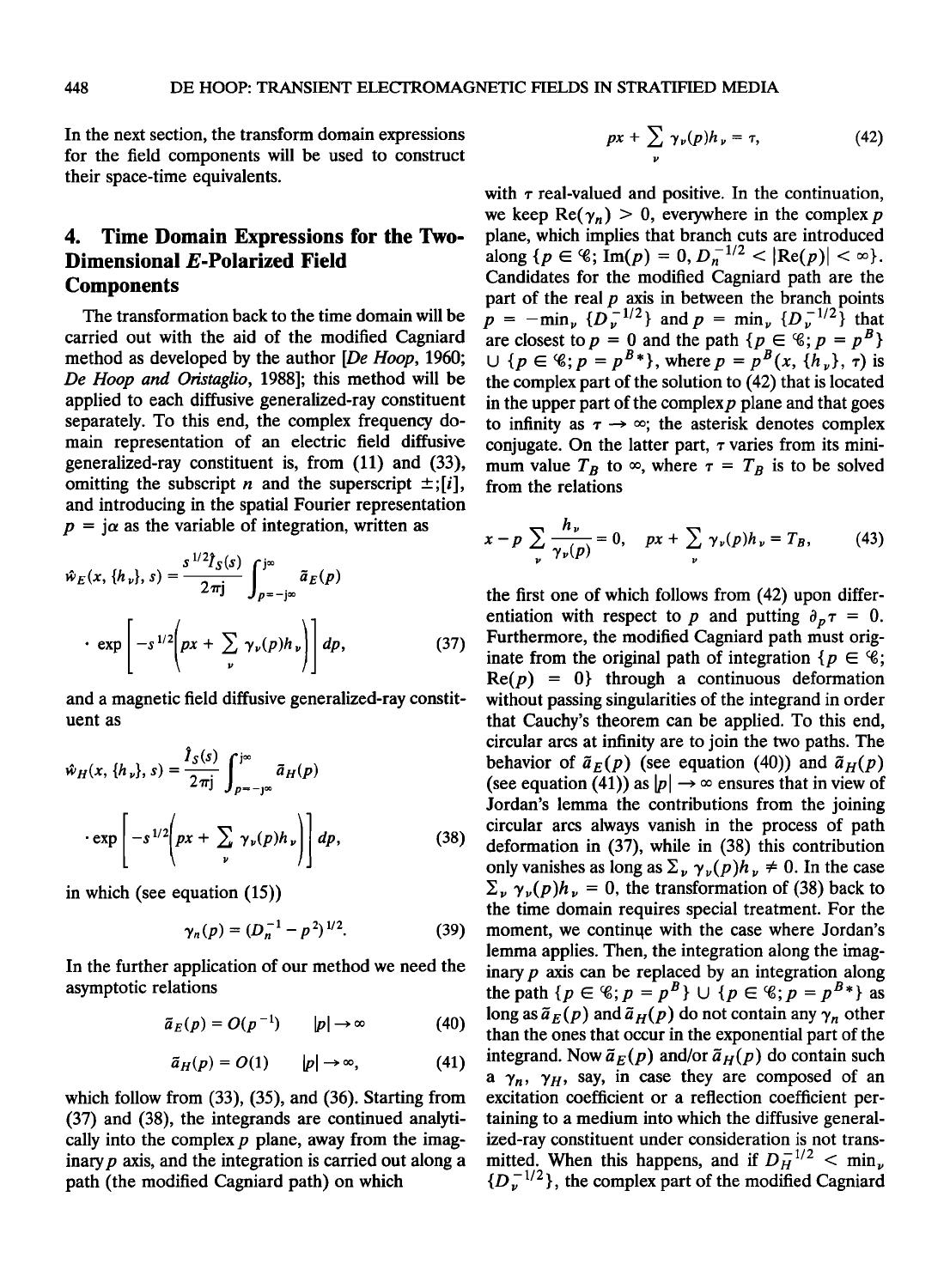**path must be supplemented by a loop around the**  branch cut associated with  $\gamma_H$ . This loop, as well as **the complex part of the modified Cagniard path, is parametrized as**  $\{p \in \mathscr{C}; p = p^n\} \cup \{p \in \mathscr{C}; p = p\}$  $p^{H*}$ , where  $p = p^{H}(x, {\gamma_{\nu}})$ ,  $\tau$ ) is the solution with **an imaginary part +j0 that results from solving (42) in**  the interval  $T_H < \tau < T_B$ , where  $T_H$  follows from

$$
x/D_H^{1/2} + \sum_{\nu} (D_{\nu}^{-1} - D_H^{-1})^{1/2} h_{\nu} = T_H.
$$
 (44)

Taking the contributions from  $\{p \in \mathscr{C}; p = p^H\}$  and  ${p \in \mathcal{C}$ ;  $p = p^H*}$  together, as well as the contributions from  $\{p \in \mathscr{C}, p = p^B\}$  and  $\{p \in \mathscr{C}\}$ ;  $p = p^{B*}$ , applying Schwarz's reflection principle of complex function theory, and introducing  $\tau$  as the **variable of integration, we thus arrive at** 

$$
\hat{w}_{E,H} = \hat{w}_{E,H}^B + \hat{w}_{E,H}^H,
$$
\n(45)

**in which** 

$$
\hat{w}_{E,H}^{B} = \hat{I}_{S}(s) \hat{g}_{E,H}^{B}(x, \{h_{\nu}\}, s)
$$
 (46)

**and** 

$$
\hat{w}_{E,H}^{H} = \hat{I}_{S}(s) \hat{g}_{E,H}^{H}(x, \{h_{\nu}\}, s),
$$
 (47)

**with** 

$$
\hat{g}_E^B = \frac{s^{1/2}}{\pi} \int_{\tau=T_B}^{\infty} \exp(-s^{1/2}\tau) \text{Im}\left[\tilde{a}_E(p^B) \frac{\partial p^B}{\partial \tau}\right] d\tau, \quad (48)
$$

$$
\hat{g}_E^H = \frac{s^{1/2}}{\pi} \int_{\tau = T_H}^{T_B} \exp(-s^{1/2}\tau) \text{Im} \left[ \tilde{a}_E(p^H) \frac{\partial p^H}{\partial \tau} \right] d\tau, \quad (49)
$$

**and** 

$$
\hat{g}_{H}^{B} = \frac{1}{\pi} \int_{\tau=T_{B}}^{\infty} \exp(-s^{1/2}\tau) \text{Im}\left[\tilde{a}_{H}(p^{B}) \frac{\partial p^{B}}{\partial \tau}\right] d\tau, \qquad (50)
$$

$$
\hat{g}_{H}^{H} = \frac{1}{\pi} \int_{\tau=T_{H}}^{T_{B}} \exp(-s^{1/2}) \text{Im} \left[ \tilde{a}_{H}(p^{H}) \frac{\partial p^{H}}{\partial \tau} \right] d\tau. \tag{51}
$$

**In view of Lerch's theorem on the uniqueness of the one-sided Laplace transform with respect to time of a causal quantity [Widder, 1946], the time domain equivalents of (45)-(47) follow, upon using the convolution theorem, as** 

$$
w_{E,H} = w_{E,H}^B + w_{E,H}^H,
$$
 (52)

**in which** 



**Figure 4. Diffusive electromagnetic (EM) kernel function associated with electric field due to electric-current source.** 

$$
w_{E,H}^{B} = I_{S}(t) * g_{E,H}^{B}(x, \{h_{\nu}\}, t)
$$
 (53)

$$
w_{E,H}^{H} = I_{S}(t) * g_{E,H}^{H}(x, \{h_{\nu}\}, t)
$$
 (54)

where  $*$  denotes time convolution. The time domain **where equivalents of (48)-(51) are obtained as** 

$$
g_E^B(x, \{h_v\}, t) = \frac{1}{\pi} \int_{\tau = T_B}^{\infty} k^{EI}(t, \tau) \text{Im} \left[ \tilde{a}_E(p^B) \frac{\partial p^B}{\partial \tau} \right] d\tau,
$$
\n(55)

$$
g_E^H(x, \{h_v\}, t) = \frac{1}{\pi} \int_{\tau = T_H}^{T_B} k^{EI}(t, \tau) \text{Im} \left[ \bar{a}_E(p^H) \frac{\partial p^H}{\partial \tau} \right] d\tau,
$$
\n(56)

**and** 

$$
g_H^B(x, \{h_v\}, t) = \frac{1}{\pi} \int_{\tau=T_B}^{\infty} k^{HJ}(t, \tau) \text{Im} \left[ \tilde{a}_H(p^B) \frac{\partial p^B}{\partial \tau} \right] d\tau,
$$
\n(57)

$$
g_H^H(x, \{h_\nu\}, t) = \frac{1}{\pi} \int_{\tau = T_H}^{T_B} k^{HJ}(t, \tau) \text{Im} \left[ \tilde{a}_H(p^H) \frac{\partial p^H}{\partial \tau} \right] d\tau,
$$
\n(58)

**in which the electric-field/electric-current and magnetic-field/electric-current diffusive electromagnetic kernel functions are given by [Abramowitz and Stegun, 1965] (Figures 4 and 5)** 

$$
k^{EJ}(t, \tau) = \frac{1}{2\pi^{1/2}} \frac{1}{t^{3/2}} \left(\frac{\tau^2}{2t} - 1\right) \exp\left(-\frac{\tau^2}{4t}\right) H(t), \quad (59)
$$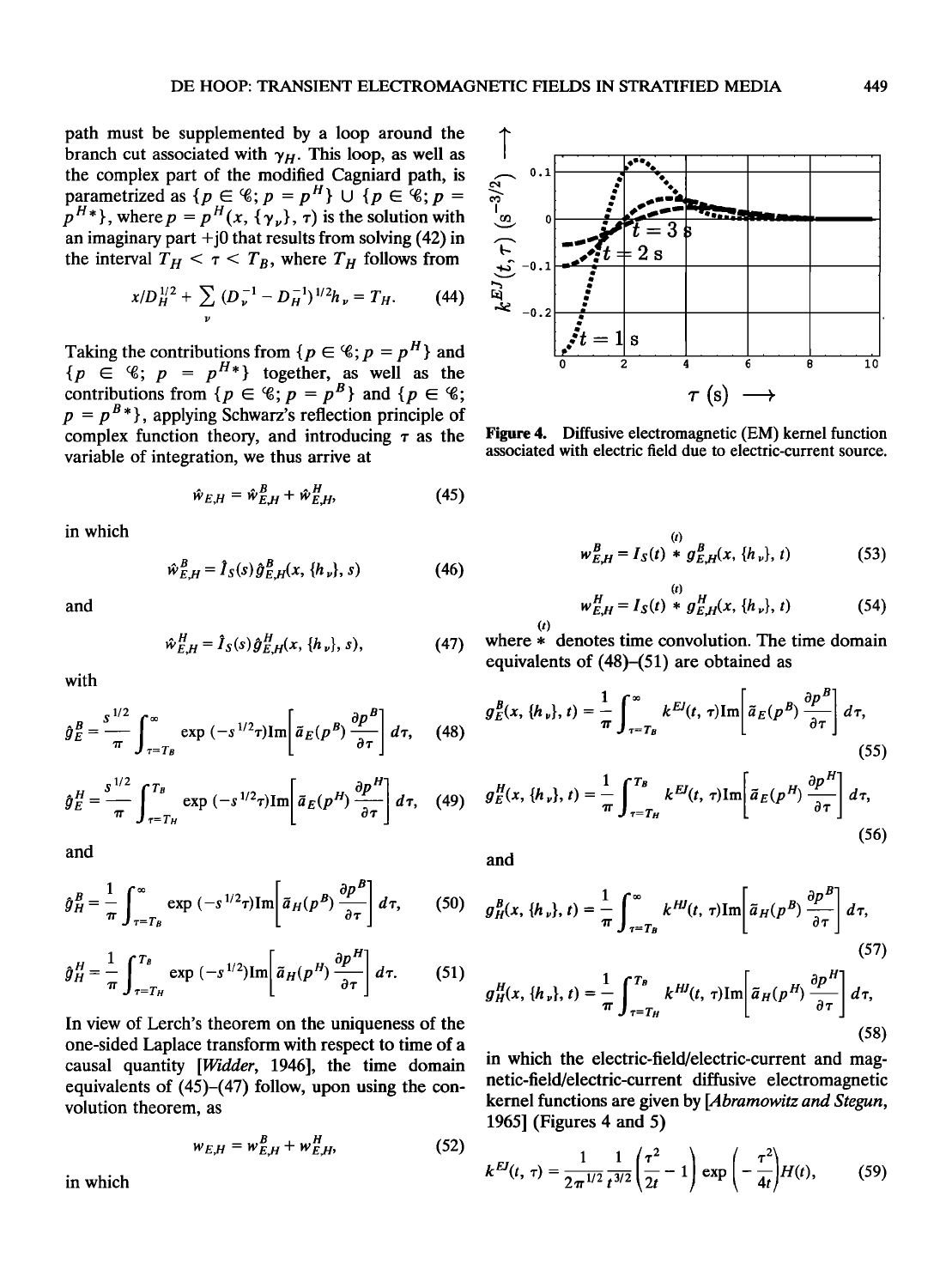

**Figure 5. Diffusive EM kernel function associated with magnetic field due to electric-current source.** 

$$
k^{HI}(t, \tau) = \frac{1}{2\pi^{1/2}} \frac{\tau}{t^{3/2}} \exp\left(-\frac{\tau^2}{4t}\right) H(t), \quad (60) \quad \dot{I}
$$

where  $H(t)$  denotes the Heaviside unit step function:  $H(t) = \{0, 1/2, 1\}$  for  $\{t < 0, t = 0, t > 0\}$ .

**With this, the major ingredients for constructing the total space-time field expressions are at our**  disposal. The only exception left is the case where  $\Sigma$ .  $\gamma_{\nu}(p)h_{\nu}=0$  in the expression for the magnetic field **components. Evidently, this condition can only arise if**   $h_{\nu}$  = 0 for all  $\nu$ , i.e., at the interface where the **exciting line source is located and for the zero-order iterate only. For this case, (17)-(21) and (30) and (31) lead to** 

$$
\tilde{H}_{x,S}^{-,[0]} = -\hat{I}_S \frac{\tilde{Y}_S}{\tilde{Y}_S + \tilde{Y}_{S+1}},
$$
 (61)

$$
\tilde{H}_{x,S+1}^{+[0]} = \hat{I}_S \frac{\tilde{Y}_{S+1}}{\tilde{Y}_S + \tilde{Y}_{S+1}},
$$
\n(62)

**and** 

$$
\tilde{H}_{z,S}^{-,[0]} = -\hat{I}_S \, \frac{j\alpha/\mu_S}{\bar{Y}_S + \bar{Y}_{S+1}},\tag{63}
$$

$$
\tilde{H}_{z,S+1}^{+[0]} = -\hat{I}_S \, \frac{j\alpha/\mu_{S+1}}{\tilde{Y}_S + \tilde{Y}_{S+1}},\tag{64}
$$

**and the modified Cagniard path reduces to a loop**  around the branch cuts associated with  $\gamma_s$  and  $\gamma_{s+1}$ . By using the asymptotic relation  $\gamma_n(i\alpha) = \pm \alpha$  +  $O(\alpha^{-1})$  as  $\alpha \to \pm \infty$ , we extract in the right-hand sides of (61)–(64) the asymptotic behavior as  $\alpha \rightarrow \pm \infty$ **and rewrite these equations as** 

$$
\tilde{H}_{x;S}^{-,[0]} = -\hat{I}_S \Bigg\{ \frac{\mu_S^{-1}}{\mu_S^{-1} + \mu_{S+1}^{-1}} + \Bigg[ \frac{\tilde{Y}_S}{\tilde{Y}_S + \tilde{Y}_{S+1}} - \frac{\mu_S^{-1}}{\mu_S^{-1} + \mu_{S+1}^{-1}} \Bigg] \Bigg\},\tag{65}
$$
\n
$$
\tilde{H}_{x;S+1}^{+[0]} = \hat{I}_S \Bigg\{ \frac{\mu_{S+1}^{-1}}{\mu_S^{-1} + \mu_{S+1}^{-1}} + \Bigg[ \frac{\tilde{Y}_{S+1}}{\tilde{Y}_S + \tilde{Y}_{S+1}} - \frac{\mu_{S+1}^{-1}}{\mu_S^{-1} + \mu_{S+1}^{-1}} \Bigg] \Bigg\},\tag{66}
$$

**and** 

$$
\tilde{H}_{z;S}^{-[0]} = -\hat{I}_{S} \left\{ \frac{\mu_{S}^{-1}}{\mu_{S}^{-1} + \mu_{S+1}^{-1}} j \operatorname{sign}(\alpha) + \left[ \frac{j\alpha/\mu_{S}}{\tilde{Y}_{S} + \tilde{Y}_{S+1}} - \frac{\mu_{S}^{-1}}{\mu_{S}^{-1} + \mu_{S+1}^{-1}} j \operatorname{sign}(\alpha) \right] \right\},
$$
(67)

$$
\tilde{H}_{z;S+1}^{-[0]} = -\hat{I}_S \bigg\{ \frac{\mu_{S+1}}{\mu_S^{-1} + \mu_{S+1}^{-1}} j \operatorname{sign}(\alpha) + \bigg[ \frac{j\alpha/\mu_{S+1}}{\tilde{Y}_S + \tilde{Y}_{S+1}} - \frac{\mu_{S+1}^{-1}}{\mu_S^{-1} + \mu_{S+1}^{-1}} j \operatorname{sign}(\alpha) \bigg] \bigg\}. \tag{68}
$$

**The terms in brackets satisfy, uniformly in arg(p), the conditions for the application of Jordan's lemma (so that for them the integral along the original path of integration can be replaced by one along the modified**  Cagniard path) and represent the contributions to the **magnetic field that are bounded at the position of the line source. Transformation back to the space-time domain of the extracted first terms yields** 

$$
-\hat{I}_S \xrightarrow[\mu_S^{-1} + \mu_{S+1}^{-1}]{} \to -I_S(t) \xrightarrow[\mu_S^{-1} + \mu_{S+1}^{-1}]{} \delta(x), \tag{69}
$$

$$
\hat{I}_S \frac{\mu_{S+1}^{-1}}{\mu_S^{-1} + \mu_{S+1}^{-1}} \to I_S(t) \frac{\mu_{S+1}^{-1}}{\mu_S^{-1} + \mu_{S+1}^{-1}} \delta(x), \qquad (70)
$$

**and** 

$$
- \hat{I}_S \, \frac{\mu_S^{-1}}{\mu_S^{-1} + \mu_{S+1}^{-1}} \, j \, \text{sign}(\alpha) \to -I_S(t) \, \frac{\mu_S^{-1}}{\mu_S^{-1} + \mu_{S+1}^{-1}} \frac{1}{x} \,, \qquad (71)
$$

$$
- \hat{I}_S \, \frac{\mu_{S+1}^{-1}}{\mu_S^{-1} + \mu_{S+1}^{-1}} \, j \, \text{sign}(\alpha) \to -I_S(t) \, \frac{\mu_{S+1}^{-1}}{\mu_S^{-1} + \mu_{S+1}^{-1}} \frac{1}{x} \,. \tag{72}
$$

**These terms represent the contributions to the magnetic field that are unbounded at the position of the line source.**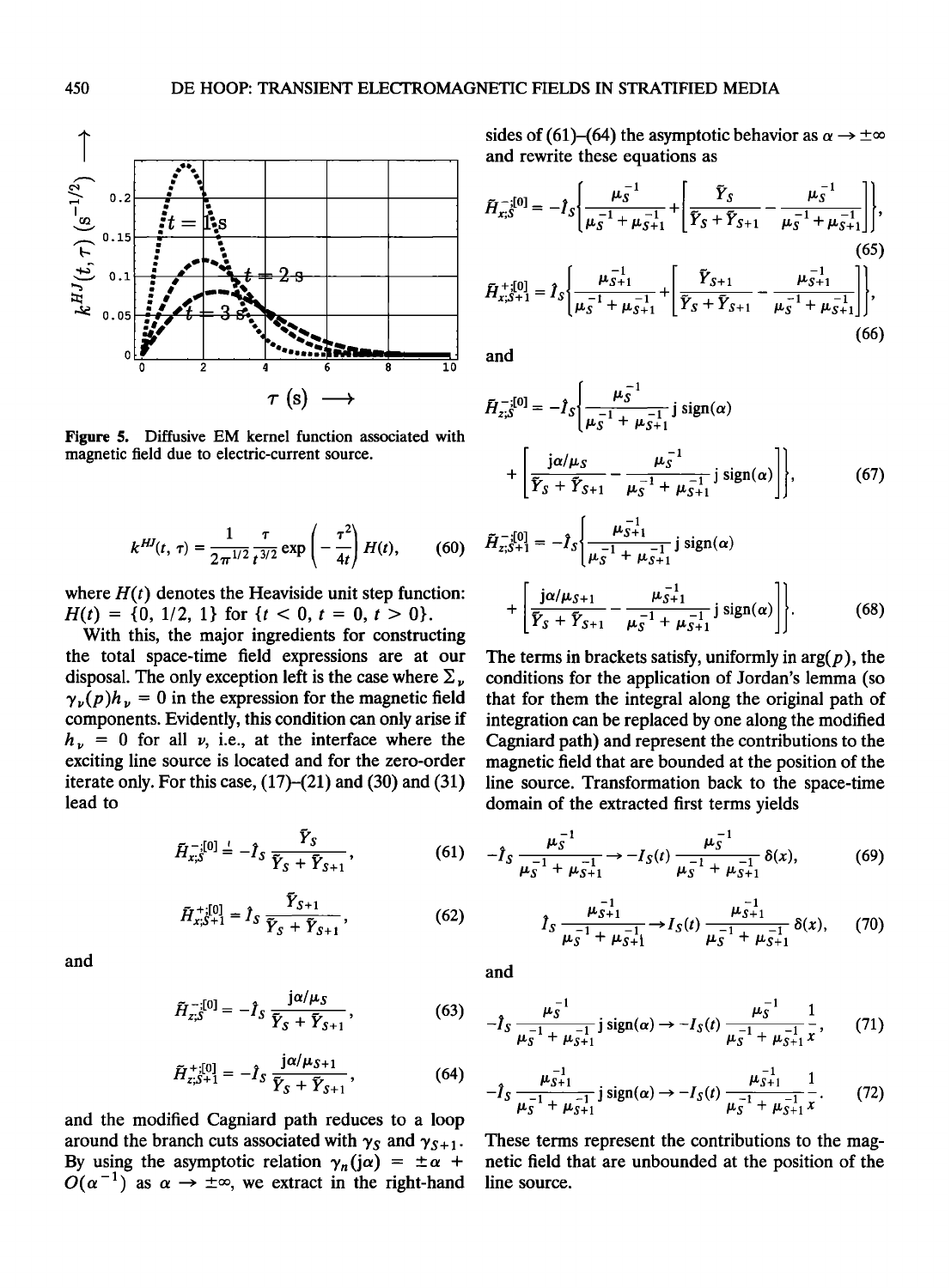### **5. The Modified Cagniard Path, Its Properties, and Its Determination**

**The central issue in the application of the modified Cagniard method is the construction of the (candidates for the) modified Cagniard path defined by (42). In case the summation in the left-hand side of this equation consists of a single term only, an analytic**  expression for  $p$  as a function of  $\tau$  is readily obtained. **When the relevant summation contains several terms,**  however, numerical techniques for constructing p as a function of  $\tau$  have to be employed. (For the case **where the summation consists of two terms, Cardano's formula for the roots of an algebraic equation of degree four does provide a possible analytic representation for the modified Cagniard path, but in practice this formula, which provides the four roots to the equation that results upon squaring (42) twice, turns out to be difficult to handle as far as extracting the single solution satisfying (42) is concerned.) Subject to certain precautions, the numerical techniques required are straightforward. The main aspects are briefly discussed below.** 

As (28)–(36) show,  $E_v$  and  $H_x$  are even functions of  $x$ , while  $H<sub>z</sub>$  is an odd function of x. In view of this **property, we can restrict out computations to the**  domain  $\{0 \le x < \infty, -\infty < z < \infty\}.$ 

#### **5.1. Case of a Single Vertical Diffusive Propagator Term**

**For the case of a single vertical diffusive propagator term, (42) reduces to** 

$$
px + \gamma_1(p)h_1 = \tau, \qquad (73)
$$

with  $\tau$  real-valued and positive. From this equation, **the head-wave equivalent of the modified Cagniard path is found as** 

$$
p^{H} = \frac{x}{x^2 + h_1^2} \tau - \frac{h_1}{x^2 + h_1^2} (T_B^2 - \tau^2)^{1/2}
$$
 (74)

$$
T_H < \tau < T_B,
$$

**where (see equation (44))** 

$$
T_H = x/D_H^{1/2} + (D_1^{-1} - D_H^{-1})^{1/2}h_1 \tag{75}
$$

$$
T_B = (x^2 + h_1^2)^{1/2}/D_1^{1/2},\tag{76}
$$

**while the body-wave equivalent of the path is found as** 

$$
p^{B} = \frac{x}{x^{2} + h_{1}^{2}} \tau + j \frac{h_{1}}{x^{2} + h_{1}^{2}} (\tau^{2} - T_{B}^{2})^{1/2}
$$
 (77)

### **5.2. Case of Multiple Vertical Diffusive Propagator Terms**

**For the case of multiple vertical diffusive propagator terms the first step to be carried out is to**  determine the value  $T<sub>B</sub>$  of  $\tau$  for which the path **corresponding to body-wave equivalent intersects the**  real  $p$  axis. On this path,  $\tau$  reaches a minimum, while **on the path corresponding to the head-wave equiva**lent  $\tau$  reaches a maximum. The relevant value  $p_{R<sub>0</sub>}$  of **p is found by applying a root-finding procedure to the first equation in (43). Furthermore, the relation** 

$$
\partial_{\tau}^{2}p = -\sum_{\nu} \frac{D_{\nu}^{-1}h_{\nu}}{\gamma_{\nu}^{3}(p)}, \qquad (78)
$$

**which follows upon differentiating (42) twice with Prespect to**  $\tau$ **, shows that**  $\frac{\partial^2}{\partial p} \tau \leq 0$  **for all values of p in** the interval  $\{p \in \mathcal{C}; 0 < \text{Re}(p) < D_{\text{max}}^{-1/2}, \text{Im}(p) = 0\},\$ where  $D_{\text{max}} = \max_{n} \{D_n\}$ . This has the consequence **that the first equation in (43) has, in the indicated interval, a single root only.** 

**The circumstance that the first equation in (43) is**  unbounded at  $p = D_{\text{max}}^{-1/2}$  makes Newton's root**finding procedure unsuitable for the present application. The regula falsi method, however, does work, provided that two starting values can be produced, in**  one of which we have  $\partial_p \tau \leq 0$ , while at the other  $\partial_p \tau > 0$ . Since

$$
x-p\sum_{\nu}\frac{h_{\nu}}{\gamma_{\nu}(p)}
$$

on the interval  $\{p \in \mathcal{C}; 0 \leq \text{Re}(p) < D_{\text{max}}^{-1}\}$  $\text{Im}(p) = 0$ , where

$$
\gamma_{\text{max}} = (D_{\text{max}}^{-1} - p^2)^{1/2}, \tag{80}
$$

**the value** 

$$
p_{\text{inf}} = D_{\text{max}}^{-1/2} \frac{x}{\left(x^2 + \sum_{\nu} h_{\nu}^2\right)^{1/2}}
$$
 (81)

makes  $\partial_p \tau < 0$ . Furthermore, by observing that

$$
x - p \sum_{\nu} \frac{h_{\nu}}{\gamma_{\nu}(p)} < x - p \frac{h_{\max}}{\gamma_{\max}} \tag{82}
$$

on the interval  $\{p \in \mathcal{C}; 0 \leq \text{Re}(p) < D_{\text{max}}^{-1}\}$  $\text{Im}(p) = 0$ , where  $h_{\text{max}}$  is the vertical diffusion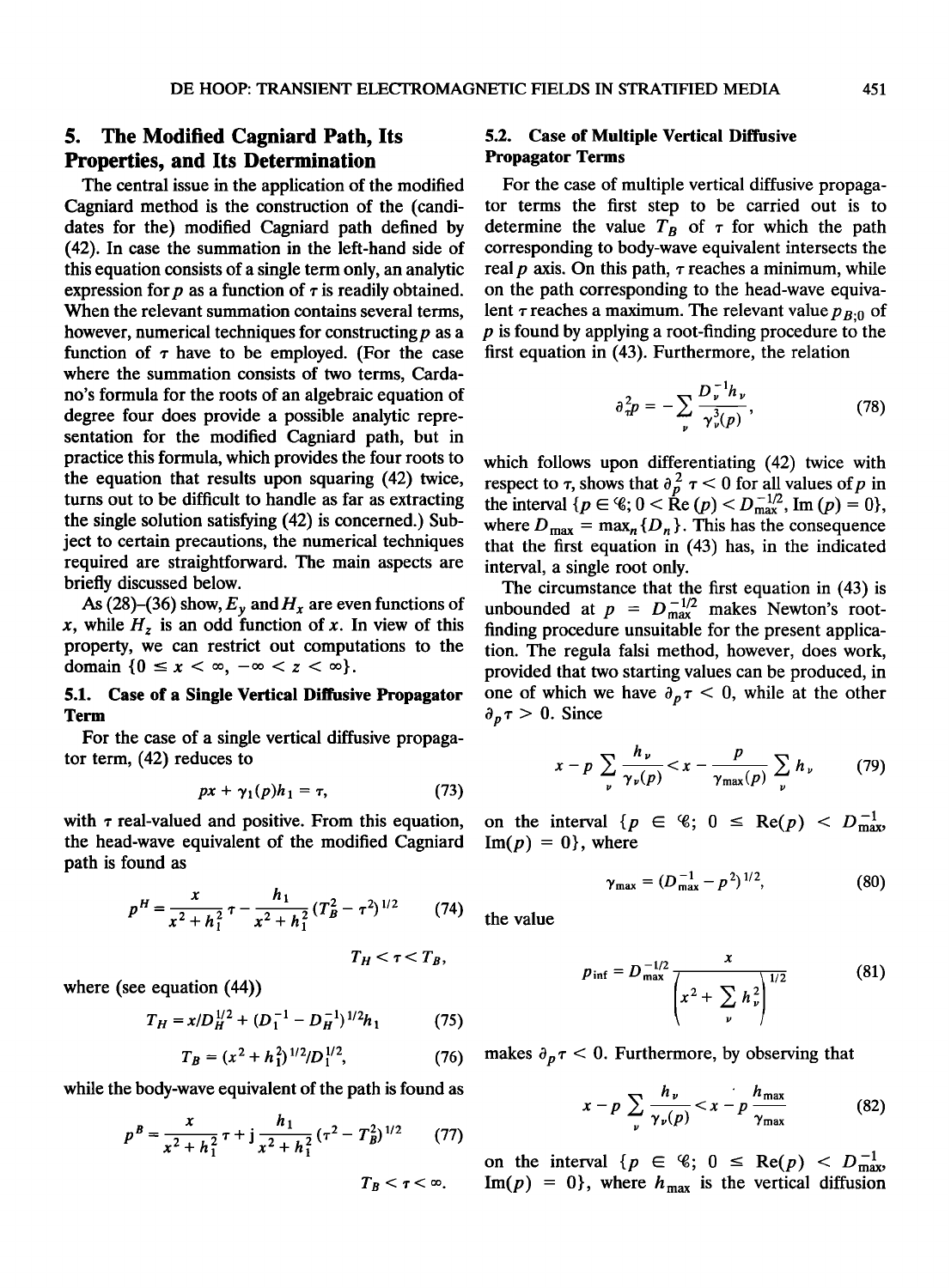

**Figure 6. Modified Cagniard paths for a three-layer me**dium with  $h_1 = 1$  m,  $h_2 = 2$  m,  $h_3 = 4$  m;  $\sigma_1 = 0.5$  S/m,  $\sigma_2 = 1.0$  S/m,  $\sigma_3 = 2.0$  S/m;  $\mu_1 = \mu_2 = \mu_3 = \mu_0 = 4\pi \times$  $10^{-7}$  H/m, (curve a)  $x = 2$  m (diffusive propagation normal **to the direction of stratification is predominant), (curve b)**   $x = 16$  m (diffusive propagation parallel to the direction of **stratification is predominant). The modified Cagniard paths are continuous deformations of the original path of integration (the imaginary p axis).** 

**propagator path in the layer with electrical diffusion**  coefficient  $D_{\text{max}}$ , the value

$$
p_{\sup} = D_{\max}^{-1/2} \frac{x}{(x^2 + h_{\max}^2)^{1/2}}
$$
 (83)

makes  $\partial_p \tau > 0$ . Taking  $p_{\text{inf}}$  and  $p_{\text{sup}}$  as the two **starting values in the regula falsi method, the procedure is always convergent.** 

Once  $p_{B:0}$  and  $T_B$  have been determined, Newton's method can, away from  $\tau = T_B$ , be employed with **the (single) starting value arising from the asymptotic relationship** 

$$
p \sim \frac{\tau}{x - j \sum_{\nu} h_{\nu}} \qquad \tau \to \infty. \tag{84}
$$

**Figure 6 shows some typical modified Cagniard paths for the case where the vertical diffusive propagation takes place in three media with different electrical diffusion coefficients. In one case, the diffusive propagation normal to the direction of stratification is**  **predominant; in the other case the diffusive propagation parallel to the direction of stratification predominates. In the latter case, the presence of the different branch points shows up more pronouncedly (through changes in the tangent to the modified Cagniard path) than in the former.** 

### **6. Conclusion**

**An analytic generalized-ray space-time formalism for the calculation of transient diffusive electromagnetic fields in stratified media has been developed. It is based on an adaptation of the modified Cagniard method that serves to construct the generalized-ray space-time formalism of wave propagation in stratified media. The case of a two-dimensional E-polarized field generated by an impulsive line source of electric current is worked out in detail. The computation of the relevant modified Cagniard paths in the scaled complex plane associated with the spatial Fourier transformation parallel to the medium's interfaces and the amplitude factors of the generalizedray constituents requires only elementary numerical algorithms, although certain precautions have to be taken. For the application of the iterative procedure out of which the amplitude factors and the diffusive propagation factors of the successive diffusive generalized ray constituents result, a symbolic manipulation applications program can profitably be employed.** 

#### **References**

- **Abramowitz, M., and I. A. Stegun, Handbook of Mathematical Functions, p. 1026, Natl. Inst. of Stand. and Technol., Gaithersburg, Md., 1965.**
- **Achenbach, J. D., Wave Propagation in Elastic Solids, pp. 298-309, North-Holland, New York, 1973.**
- **Combee, L., Transient diffusive electromagnetic fields in layered anisotropic media, Ph.D. thesis, 224 pp., Lab. of Electromagn. Res., Delft Univ. of Technol., Delft, Netherlands, 1991.**
- **De Hoop, A. T., A modification of Cagniard's method for solving seismic pulse problems, Appl. Sci. Res., Sect. B, 8, 349-356, 1960.**
- **De Hoop, A. T., Pulsed electromagnetic radiation from a line source in a two-media configuration, Radio Sci., 14, 253-268, 1979.**
- **De Hoop, A. T., Acoustic radiation from impulsive sources in a layered fluid (in English), Nieuw Arch. Wiskunde, Ser. 4, 6, 111-129, 1988a.**
- **De Hoop, A. T., Large-offset approximations in the modi-**